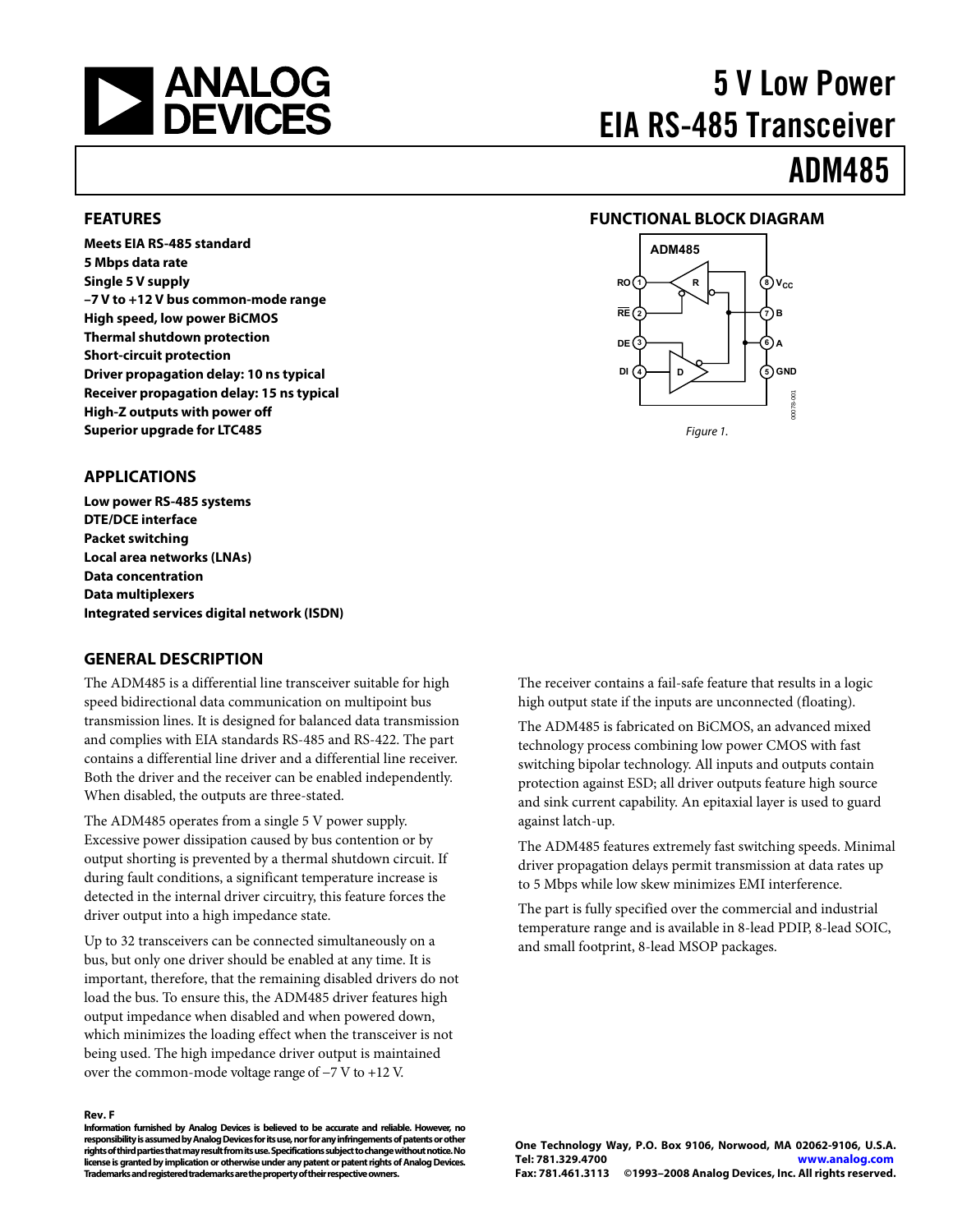## <span id="page-1-0"></span>**TABLE OF CONTENTS**

### 

#### **REVISION HISTORY**

#### 04/08-Rev. E to Rev. F

| $10/03$ —Rev. D to Rev. E |  |
|---------------------------|--|
|                           |  |
|                           |  |
| $7/03$ —Rev. C to Rev. D  |  |
|                           |  |
|                           |  |
|                           |  |
|                           |  |

#### $1/03$ -Rev. B to Rev. C.

| 12/02—Rev. A to Rev. B.                       |  |
|-----------------------------------------------|--|
|                                               |  |
|                                               |  |
|                                               |  |
|                                               |  |
| Edits, additions to Absolute Maximum Ratings3 |  |
|                                               |  |
|                                               |  |
|                                               |  |
|                                               |  |
|                                               |  |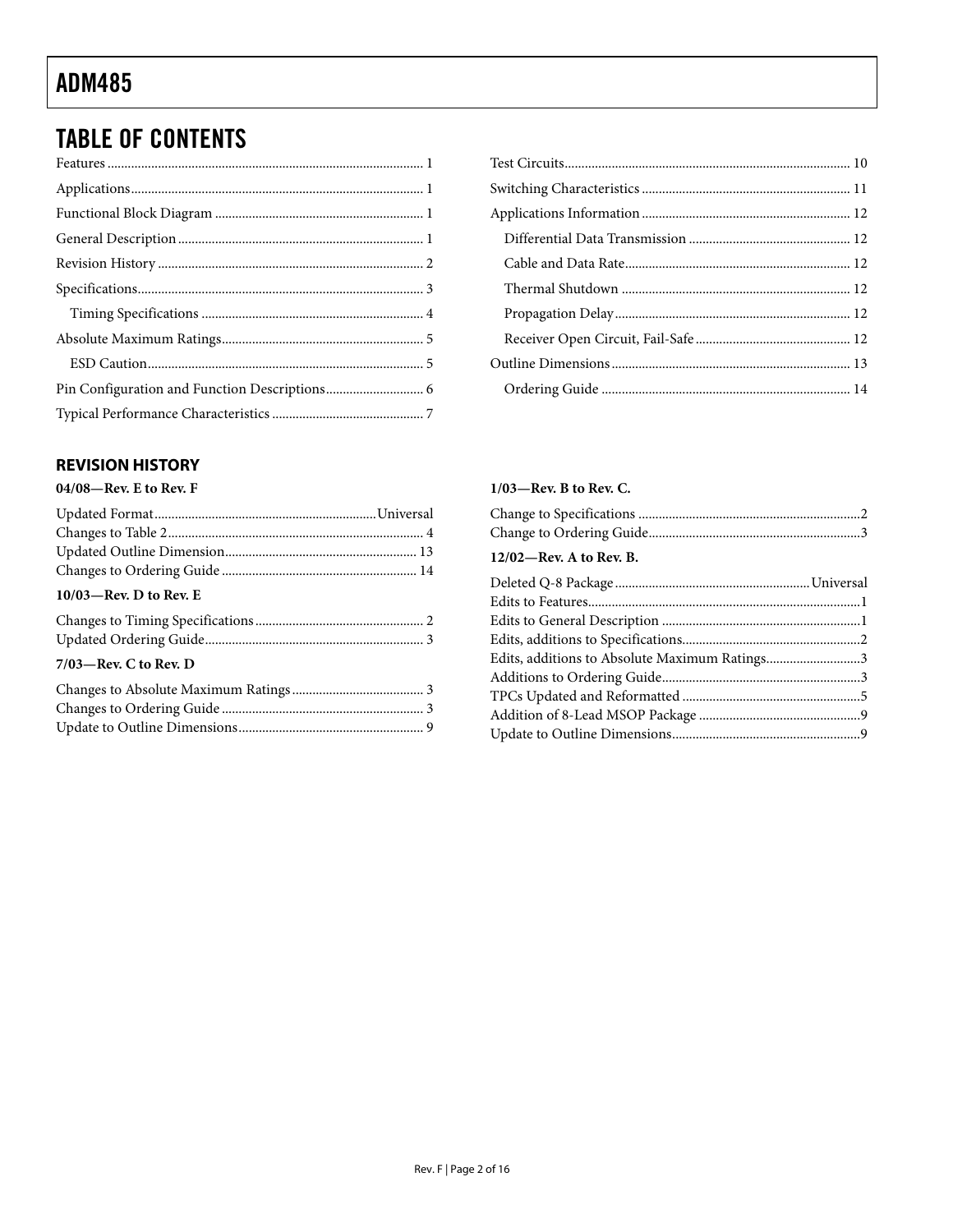### <span id="page-2-0"></span>**SPECIFICATIONS**

 $\rm V_{\rm CC}$  = 5 V  $\pm$  5%, all specifications  $\rm T_{\rm MIN}$  to  $\rm T_{\rm MAX}$  unless otherwise noted.

#### **Table 1.**

| <b>Parameter</b>                                    | Min    | <b>Typ</b> | <b>Max</b>   | <b>Unit</b> | <b>Test Conditions/Comments</b>                         |
|-----------------------------------------------------|--------|------------|--------------|-------------|---------------------------------------------------------|
| <b>DRIVER</b>                                       |        |            |              |             |                                                         |
| Differential Output Voltage, Vop                    |        |            | 5.0          | $\vee$      | $R = \infty$ , see Figure 20                            |
|                                                     | 2.0    |            | 5.0          | $\vee$      | $V_{CC}$ = 5 V, R = 50 $\Omega$ (RS-422), see Figure 20 |
|                                                     | 1.5    |            | 5.0          | $\vee$      | $R = 27 \Omega$ (RS-485), see Figure 20                 |
| V <sub>OD3</sub>                                    | 1.5    |            | 5.0          | $\vee$      | $V_{TST}$ = -7 V to +12 V, see Figure 21                |
| Δ V <sub>OD</sub>   for Complementary Output States |        |            | 0.2          | $\vee$      | $R = 27 \Omega$ or 50 $\Omega$ , see Figure 20          |
| Common-Mode Output Voltage, Voc                     |        |            | 3            | $\vee$      | $R = 27 \Omega$ or 50 $\Omega$ , see Figure 20          |
| Δ V <sub>OD</sub>   for Complementary Output States |        |            | 0.2          | $\vee$      | $R = 27 \Omega$ or 50 $\Omega$                          |
| Output Short-Circuit Current, $V_{OUT} = High$      | 35     |            | 250          | mA          | $-7 V \le V_0 \le +12 V$                                |
| Output Short-Circuit Current, Vout = Low            | 35     |            | 250          | mA          | $-7 V \le V_0 \le +12 V$                                |
| CMOS Input Logic Threshold Low, VINL                |        |            | 0.8          | v           |                                                         |
| CMOS Input Logic Threshold High, VINH               | 2.0    |            |              | v           |                                                         |
| Logic Input Current (DE, DI)                        |        |            | ±1.0         | μA          |                                                         |
| <b>RECEIVER</b>                                     |        |            |              |             |                                                         |
| Differential Input Threshold Voltage, VTH           | $-0.2$ |            | $+0.2$       | V           | $-7V \leq V_{CM} \leq +12V$                             |
| Input Voltage Hysteresis, AVTH                      |        | 70         |              | mV          | $V_{CM} = 0 V$                                          |
| Input Resistance                                    | 12     |            |              | $k\Omega$   | $-7V \leq V_{CM} \leq +12V$                             |
| Input Current (A, B)                                |        |            | 1            | mA          | $V_{IN}$ = 12 V                                         |
|                                                     |        |            | $-0.8$       | mA          | $V_{IN} = -7 V$                                         |
| CMOS Input Logic Threshold Low, VINL                |        |            | 0.8          | $\vee$      |                                                         |
| CMOS Input Logic Threshold High, VINH               | 2.0    |            |              | v           |                                                         |
| Logic Enable Input Current (RE)                     |        |            | ±1           | μA          |                                                         |
| CMOS Output Voltage Low, Vol.                       |        |            | 0.4          | $\vee$      | $l_{\text{OUT}} = 4.0 \text{ mA}$                       |
| CMOS Output Voltage High, V <sub>OH</sub>           | 4.0    |            |              | $\vee$      | $IOUT = -4.0 mA$                                        |
| Short-Circuit Output Current                        | 7      |            | 85           | mA          | $V_{\text{OUT}} =$ GND or $V_{\text{CC}}$               |
| Three-State Output Leakage Current                  |        |            | ±1.0         | μA          | $0.4 V \leq V_{\text{OUT}} \leq 2.4 V$                  |
| POWER SUPPLY CURRENT                                |        |            |              |             |                                                         |
| Icc, Outputs Enabled                                |        | 1.0        | 2.2          | mA          | Digital inputs = GND or $V_{CC}$                        |
| I <sub>CC</sub> , Outputs Disabled                  |        | 0.6        | $\mathbf{1}$ | mA          | Digital inputs = GND or $V_{CC}$                        |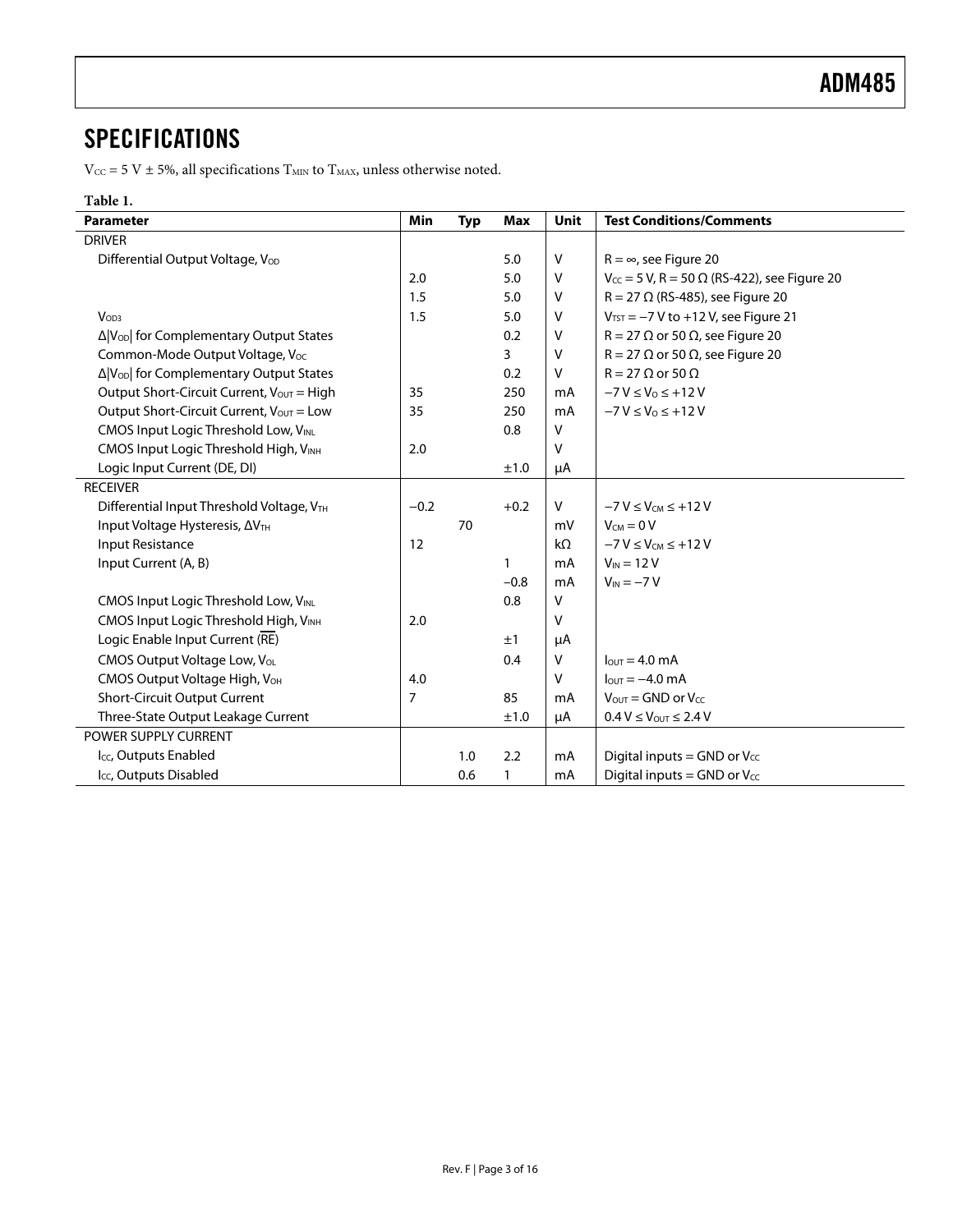### <span id="page-3-0"></span>**TIMING SPECIFICATIONS**

 $\rm V_{CC}$  = 5 V  $\pm$  5%, all specifications  $\rm T_{MIN}$  to  $\rm T_{MAX}$  unless otherwise noted.

#### **Table 2.**

<span id="page-3-1"></span>

| <b>Parameter</b>                                                       | <b>Min</b> | <b>Typ</b> | Max            | Unit | <b>Test Conditions/Comments</b>                                              |
|------------------------------------------------------------------------|------------|------------|----------------|------|------------------------------------------------------------------------------|
| <b>DRIVER</b>                                                          |            |            |                |      |                                                                              |
| Propagation Delay Input to Output, t <sub>PLH</sub> , t <sub>PHL</sub> | 2          | 10         | 15             | ns   | $R_{LDIFF} = 54 \Omega$ , $C_{L1} = C_{L2} = 100 \text{ pF}$ , see Figure 22 |
| Driver Output to OUTPUT, tSKEW                                         |            |            | 5              | ns   | $R_{LDIFF} = 54 \Omega$ , $C_{L1} = C_{L2} = 100 \text{ pF}$ , see Figure 22 |
| Driver Rise/Fall Time, t <sub>R</sub> , t <sub>F</sub>                 |            | 8          | 15             | ns   | $R_{LDIFF} = 54 \Omega$ , $C_{L1} = C_{L2} = 100 \text{ pF}$ , see Figure 22 |
| Driver Enable to Output Valid                                          |            | 10         | 25             | ns   | $R_{L} = 110 \Omega$ , C <sub>L</sub> = 50 pF, see Figure 23                 |
| Driver Disable Timing                                                  |            | 10         | 25             | ns   | $R_L$ = 110 $\Omega$ , C <sub>L</sub> = 50 pF, see Figure 23                 |
| Matched Enable Switching $ t_{ZH} - t_{ZL} $                           |            | 0          | $\overline{2}$ | ns   | $R_{L}$ = 110 $\Omega$ , C <sub>L</sub> = 50 pF, see Figure 23 <sup>1</sup>  |
| Matched Disable Switching $ t_{HZ} - t_{LZ} $                          |            | 0          | $\overline{2}$ | ns   | $R_L$ = 110 $\Omega$ , C <sub>L</sub> = 50 pF, see Figure 23 <sup>1</sup>    |
| <b>RECEIVER</b>                                                        |            |            |                |      |                                                                              |
| Propagation Delay Input to Output, tPLH, tPHL                          | 8          | 15         | 30             | ns   | $C_{L}$ = 15 pF, see Figure 24                                               |
| $Skew   t_{PLH} - t_{PHL}  $                                           |            |            | 5              | ns   | $C_{L}$ = 15 pF, see Figure 24                                               |
| Receiver Enable, t <sub>ZH</sub> , tzL                                 |            | 5          | 20             | ns   | $C_L = 15$ pF, $R_L = 1$ k $\Omega$ , see Figure 25                          |
| Receiver Disable, t <sub>HZ</sub> , t <sub>LZ</sub>                    |            | 5          | 20             | ns   | $C_L$ = 15 pF, R <sub>L</sub> = 1 k $\Omega$ , see Figure 25                 |
| Tx Pulse Width Distortion                                              |            |            |                | ns   |                                                                              |
| <b>Rx Pulse Width Distortion</b>                                       |            |            |                | ns   |                                                                              |

<sup>1</sup> Guaranteed by characterization.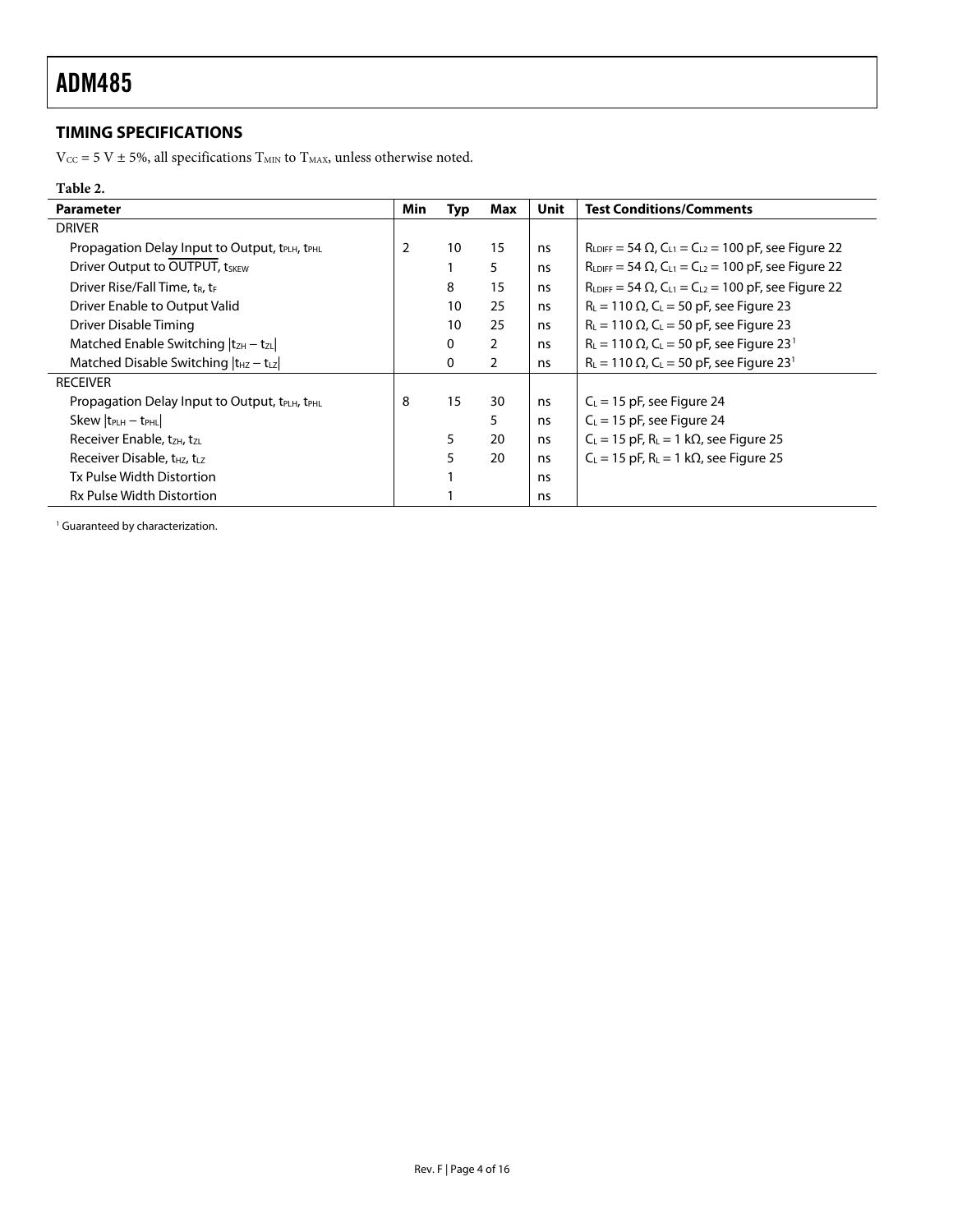### <span id="page-4-0"></span>ABSOLUTE MAXIMUM RATINGS

 $T_A = 25$ °C, unless otherwise noted.

#### **Table 3.**

| Parameter                                  | Rating                              |
|--------------------------------------------|-------------------------------------|
| Vcc                                        | $-0.3$ V to $+7$ V                  |
| Inputs                                     |                                     |
| Driver Input (DI)                          | $-0.3$ V to V $_{cc}$ + 0.3 V       |
| Control Inputs (DE, RE)                    | $-0.3$ V to V $cc + 0.3$ V          |
| Receiver Inputs (A, B)                     | $-9V$ to $+14V$                     |
| Outputs                                    |                                     |
| Driver Outputs (A, B)                      | $-9V$ to $+14V$                     |
| <b>Receiver Output</b>                     | $-0.5$ V to V $cc + 0.5$ V          |
| Power Dissipation 8-Lead MSOP              | 900 mW                              |
| $\theta_{JA}$ , Thermal Impedance          | 206°C/W                             |
| Power Dissipation 8-Lead PDIP              | 500 mW                              |
| $\theta$ <sub>JA</sub> , Thermal Impedance | 130°C/W                             |
| Power Dissipation 8-Lead SOIC              | 450 mW                              |
| $\theta_{JA}$ , Thermal Impedance          | 170°C/W                             |
| Operating Temperature Range                |                                     |
| Commercial Range (J Version)               | 0°C to 70°C                         |
| Industrial Range (A Version)               | $-40^{\circ}$ C to $+85^{\circ}$ C  |
| Storage Temperature Range                  | $-65^{\circ}$ C to $+150^{\circ}$ C |
| Lead Temperature (Soldering, 10 sec)       | 300 $\degree$ C                     |
| Vapor Phase (60 sec)                       | 215°C                               |
| Infrared (15 sec)                          | 220°C                               |

Stresses above those listed under Absolute Maximum Ratings may cause permanent damage to the device. This is a stress rating only; functional operation of the device at these or any other conditions above those indicated in the operational section of this specification is not implied. Exposure to absolute maximum rating conditions for extended periods may affect device reliability.

#### **Table 4. Transmitting**

|           | <b>Inputs</b>  | <b>Outputs</b> |    |  |
|-----------|----------------|----------------|----|--|
| <b>DE</b> | DI             | B              | ∽  |  |
|           |                |                |    |  |
|           |                |                |    |  |
|           | V <sub>1</sub> |                | 74 |  |

 $<sup>1</sup> X = don't care.$ </sup>

 $2 Z$  = high impedance.

#### **Table 5. Receiving**

| <b>RE</b> | Input $A$ – Input B | <b>Output RO</b> |
|-----------|---------------------|------------------|
|           | $\ge +0.2 V$        |                  |
|           | $\le -0.2 V$        | 0                |
|           | Inputs open         |                  |
|           | Y <sup>1</sup>      |                  |

 $<sup>1</sup> X = don't care.$ </sup>

 $2 Z$  = high impedance.

#### **ESD CAUTION**



ESD (electrostatic discharge) sensitive device. Charged devices and circuit boards can discharge without detection. Although this product features patented or proprietary protection circuitry, damage may occur on devices subjected to high energy ESD. Therefore, proper ESD precautions should be taken to avoid performance degradation or loss of functionality.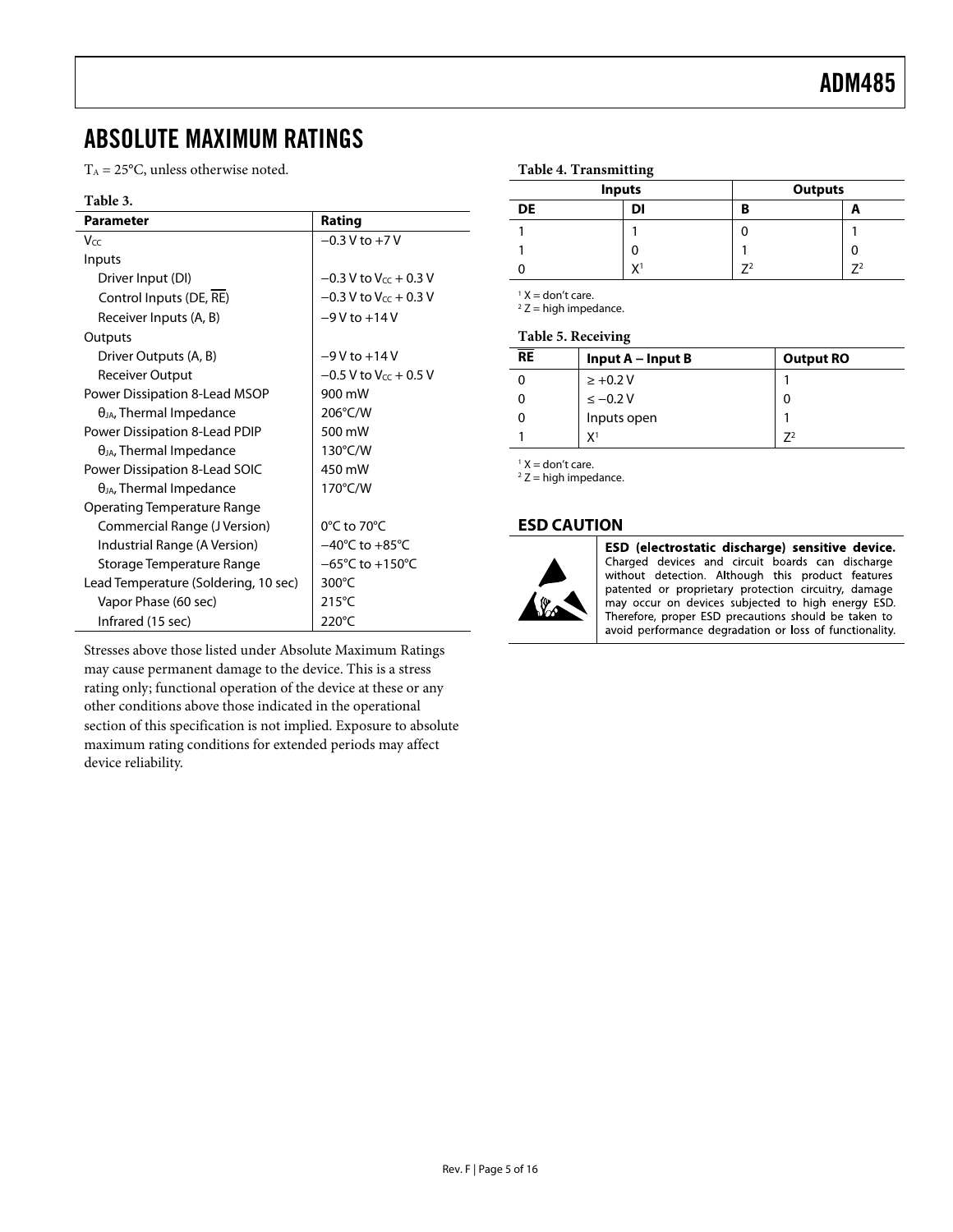## <span id="page-5-0"></span>PIN CONFIGURATION AND FUNCTION DESCRIPTIONS



#### **Table 6. Pin Function Descriptions**

| Pin No.        | <b>Mnemonic</b> | <b>Function</b>                                                                                                                           |
|----------------|-----------------|-------------------------------------------------------------------------------------------------------------------------------------------|
|                | <b>RO</b>       | Receiver Output. When enabled, if A is greater than B by 200 mV, RO is high. If A is less than B by 200 mV, RO is low.                    |
|                | $\overline{RE}$ | Receiver Output Enable. A low level enables the receiver output, RO. A high level places it in a high impedance state.                    |
|                | DE              | Driver Output Enable. A high level enables the driver differential outputs, A and B. A low level places it in a high<br>impedance state.  |
| $\overline{4}$ | DI              | Driver Input. When the driver is enabled, a logic low on DI forces A low and B high, while a logic high on DI forces<br>A high and B low. |
|                | <b>GND</b>      | Ground Connection, 0 V.                                                                                                                   |
| 6              | A               | Noninverting Receiver Input A/Driver Output A.                                                                                            |
|                | B               | Inverting Receiver Input B/Driver Output B.                                                                                               |
| 8              | Vcc             | Power Supply, $5 \text{ V} \pm 5\%$ .                                                                                                     |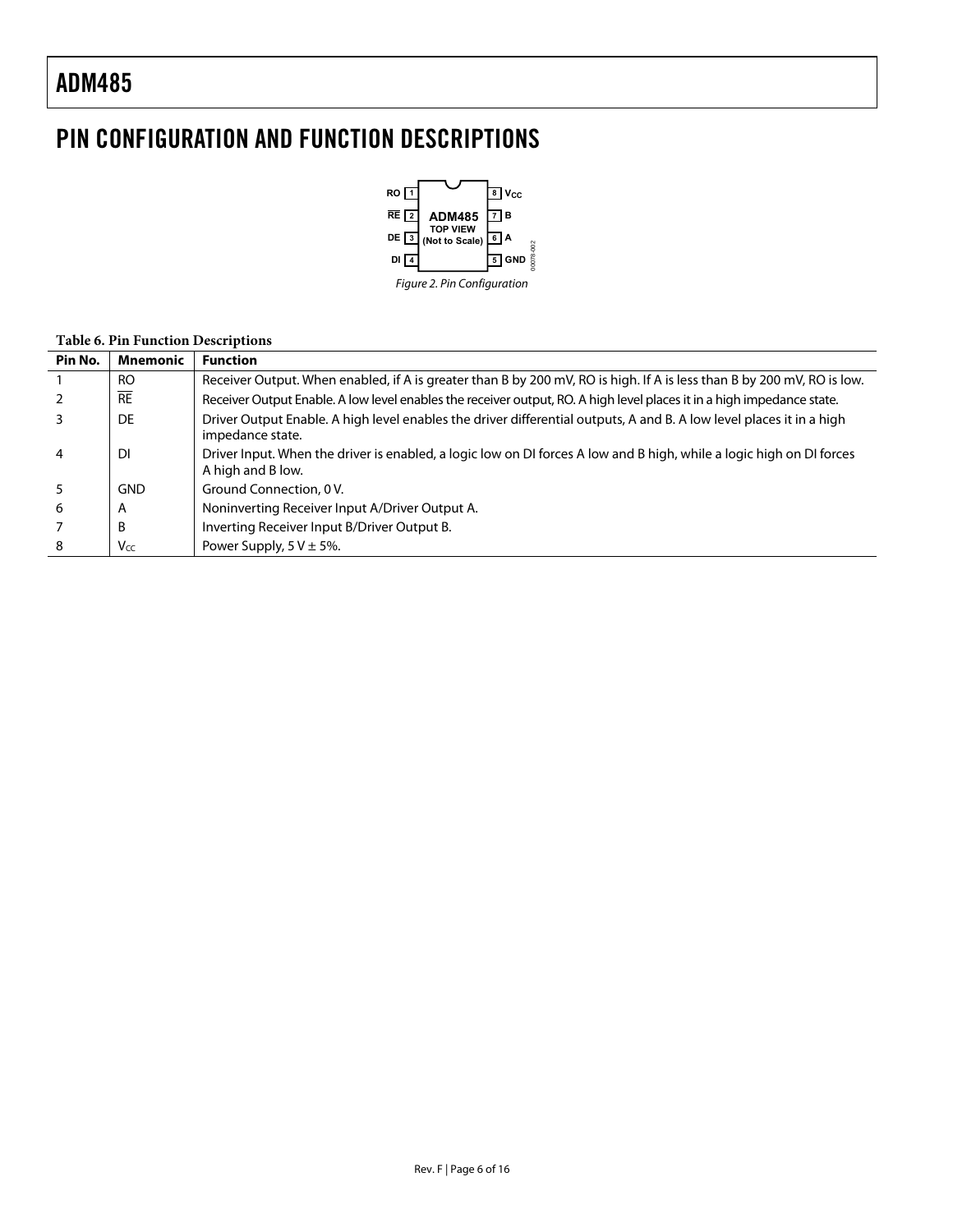### <span id="page-6-0"></span>TYPICAL PERFORMANCE CHARACTERISTICS



Figure 5. Receiver Output High Voltage vs. Temperature



Figure 8. Driver Differential Output Voltage vs. Temperature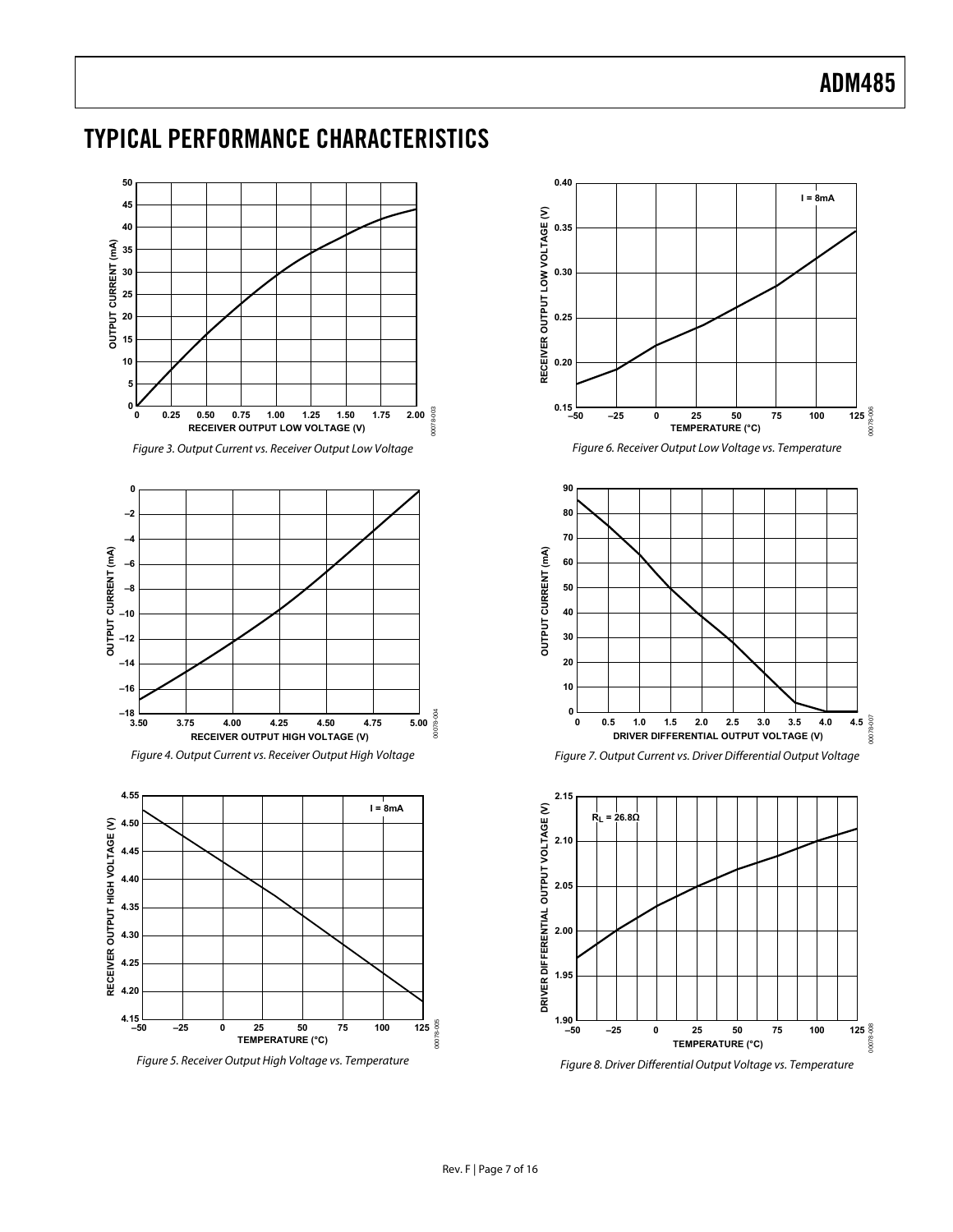

00078-012

00078-013

00078-013

00078-014

00078-014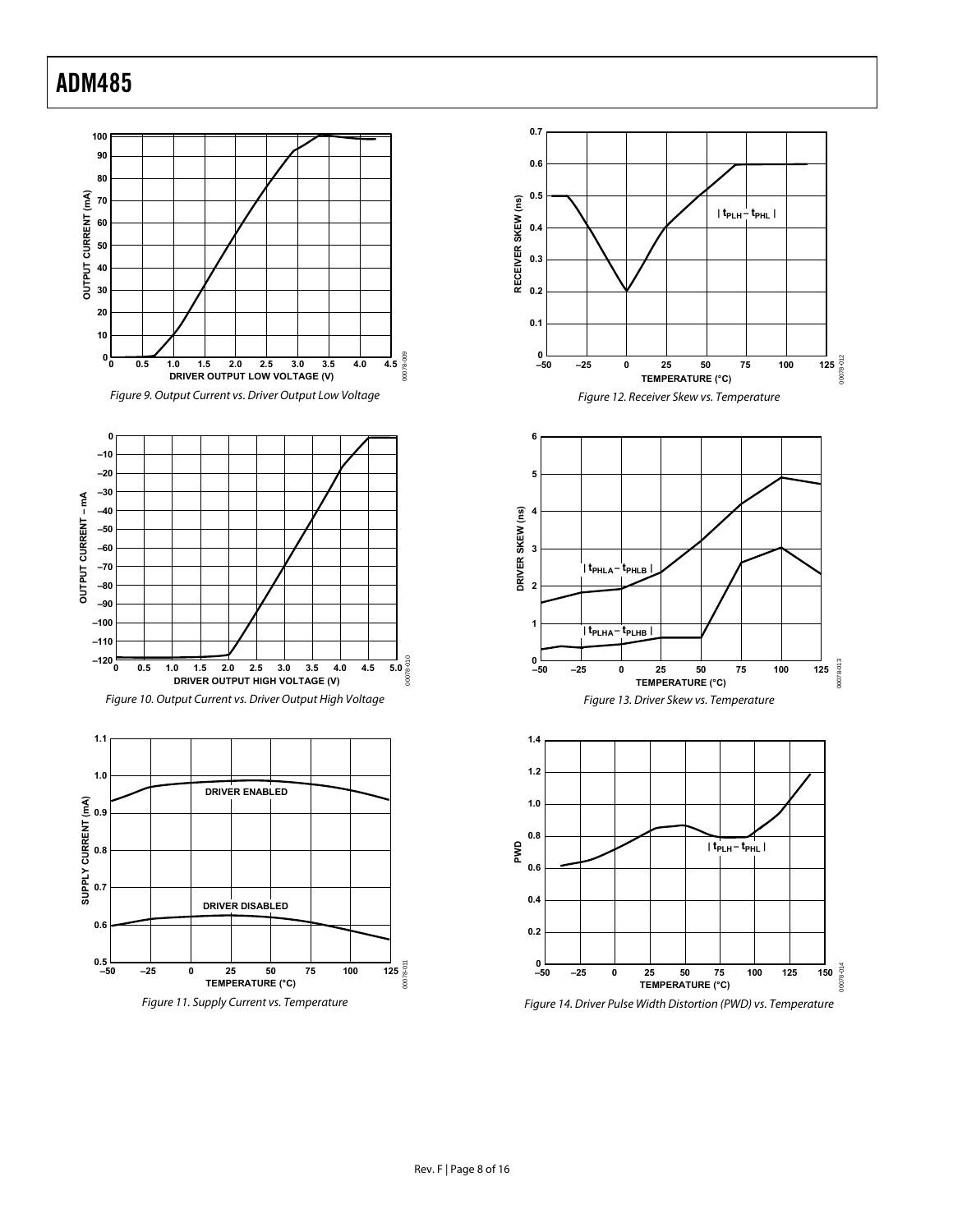00078-018

0078-018



Figure 17. Driver/Receiver Propagation Delays, Low to High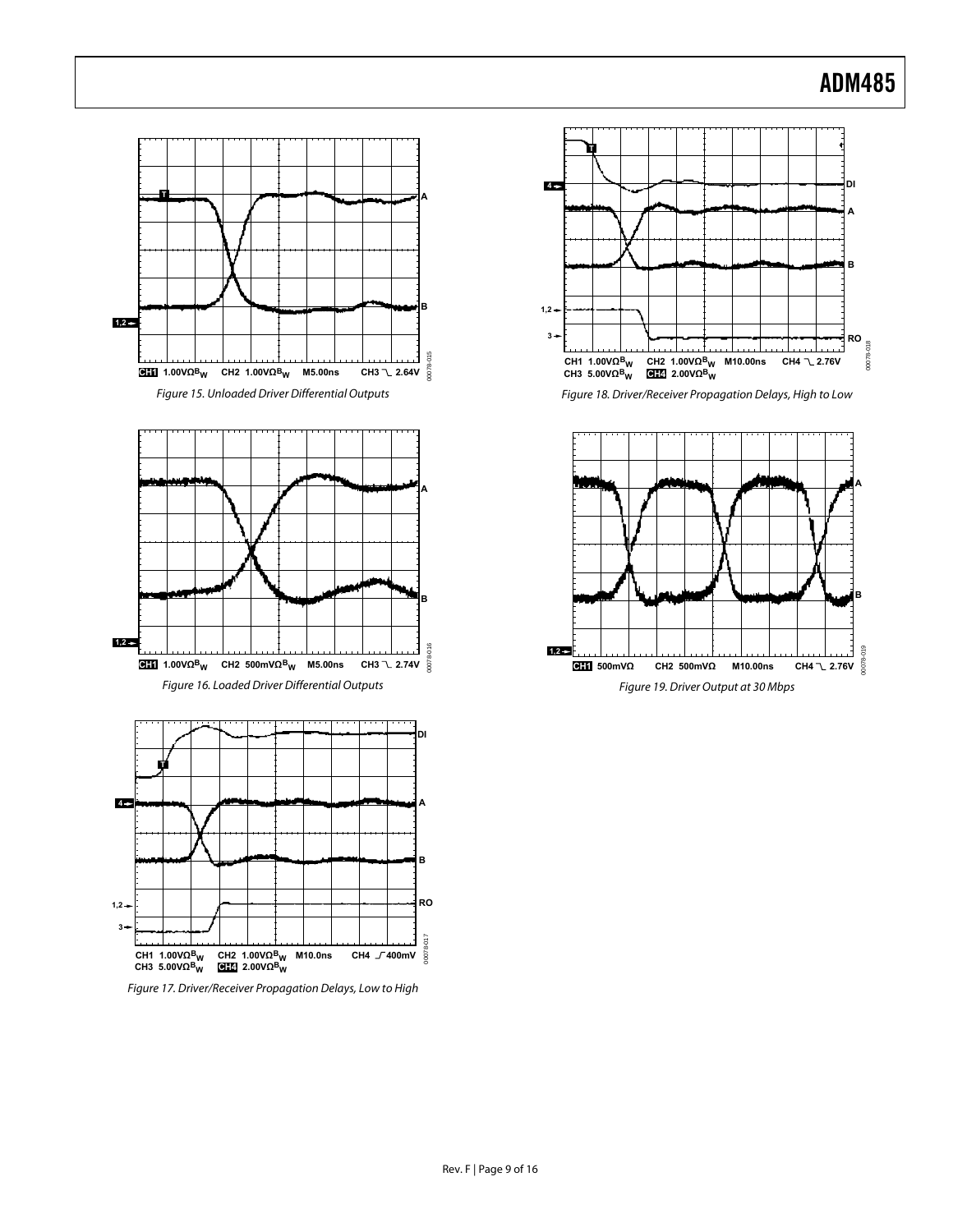## <span id="page-9-0"></span>TEST CIRCUITS



Figure 20. Driver Voltage Measurement

<span id="page-9-1"></span>

Figure 21. Driver Voltage Measurement

<span id="page-9-3"></span><span id="page-9-2"></span>



Figure 23. Driver Enable/Disable



Figure 24. Receiver Propagation Delay



Figure 25. Receiver Enable/Disable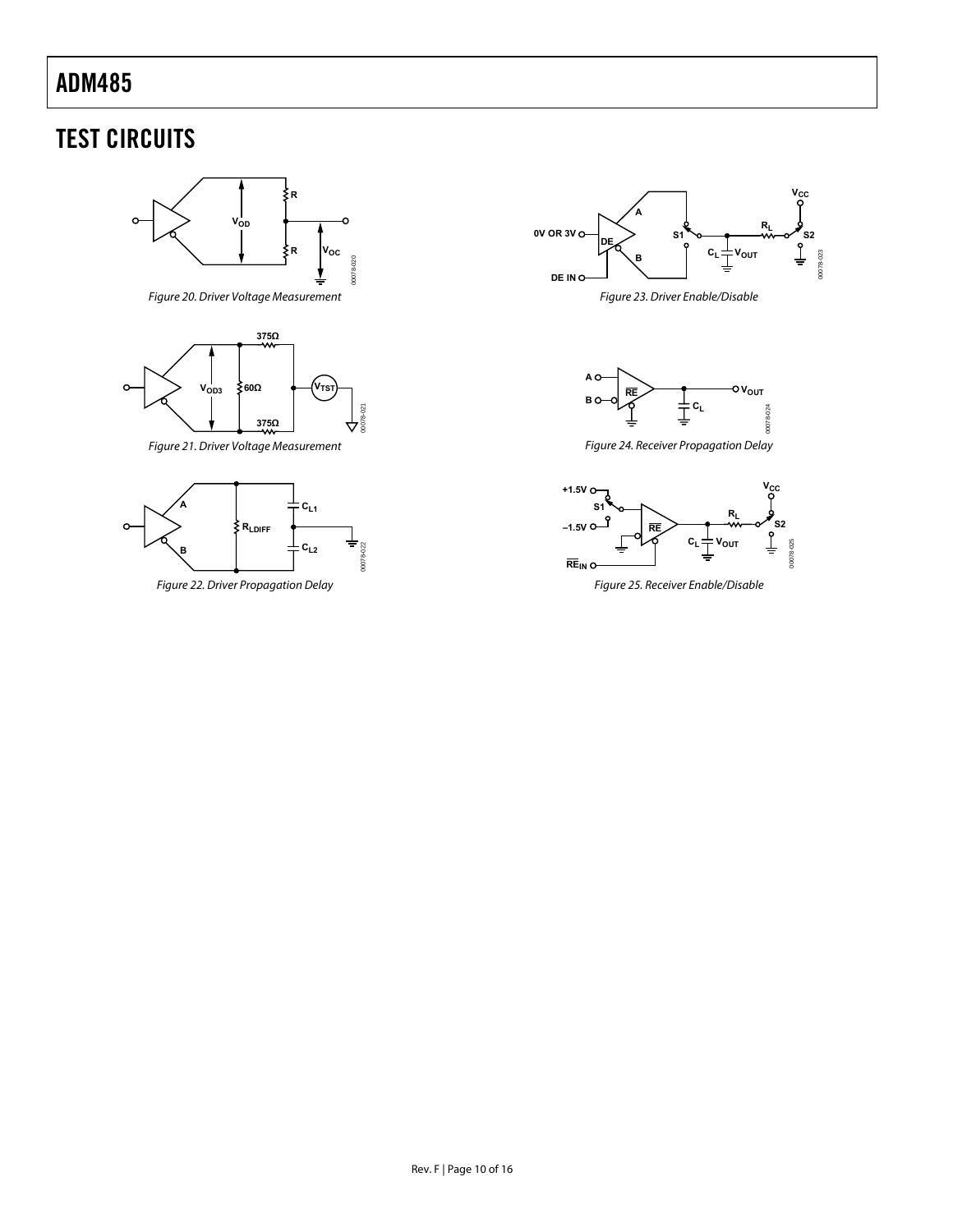## <span id="page-10-0"></span>SWITCHING CHARACTERISTICS













Figure 29. Receiver Enable/Disable Timing

00078-027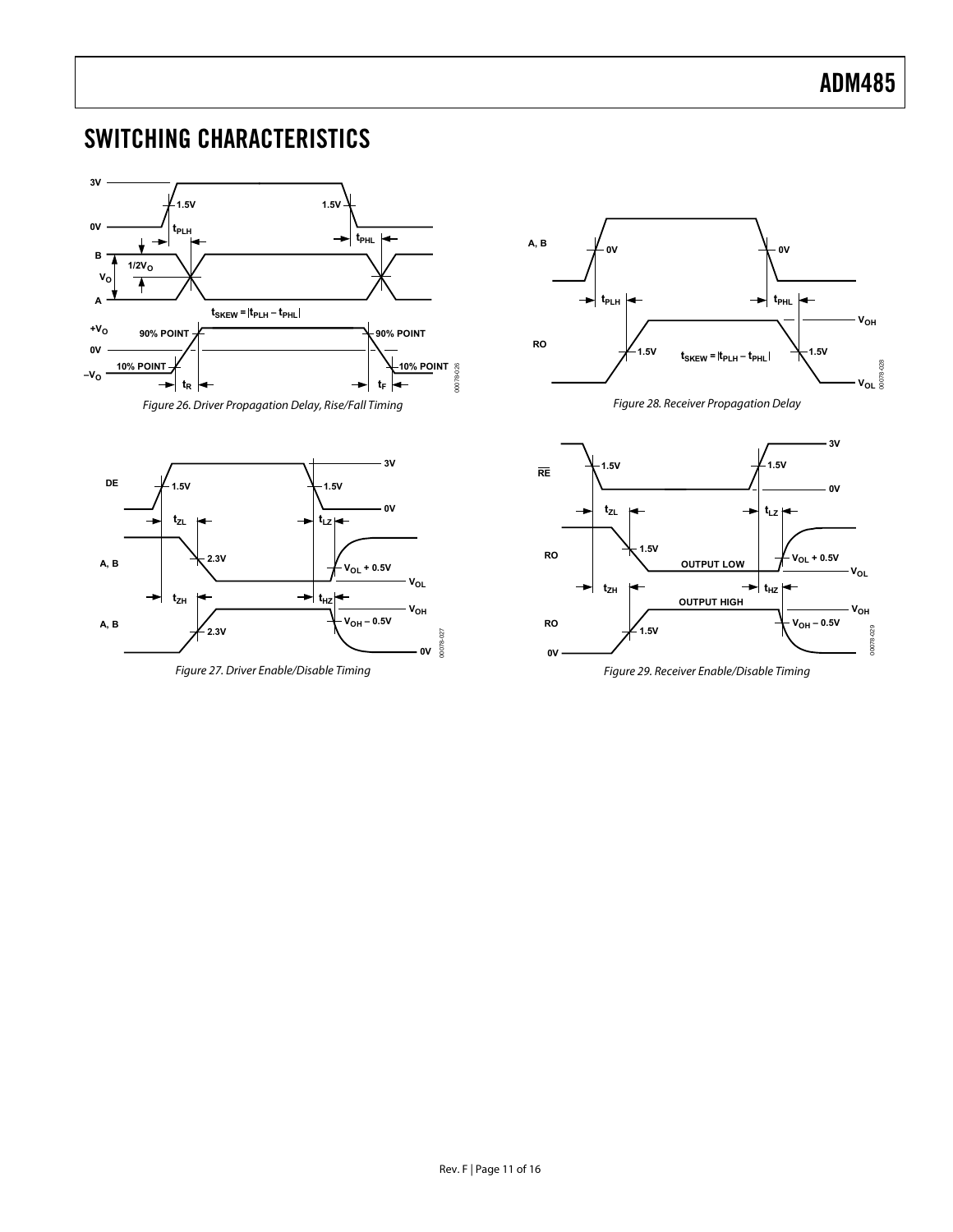### <span id="page-11-0"></span>APPLICATIONS INFORMATION **DIFFERENTIAL DATA TRANSMISSION**

Differential data transmission is used to reliably transmit data at high rates over long distances and through noisy environments. Differential transmission nullifies the effects of ground shifts and noise signals that appear as common-mode voltages on the line. There are two main standards approved by the EIA that specify the electrical characteristics of transceivers used in differential data transmission.

The RS-422 standard specifies data rates up to 10 MBaud and line lengths up to 4000 ft. A single driver can drive a transmission line with up to 10 receivers.

<span id="page-11-1"></span>To cater to true multipoint communications, the RS-485 standard was defined. This standard meets or exceeds all the requirements of RS-422 but also allows for up to 32 drivers and 32 receivers to be connected to a single bus. An extended commonmode range of −7 V to +12 V is defined. The most significant difference between the RS-422 standard and the RS-485 standard is the fact that the drivers can be disabled, thereby allowing more than one (32 in fact) to be connected to a single line. Only one driver should be enabled at a time, but the RS-485 standard contains additional specifications to guarantee device safety in the event of line contention.

| Table 7. Comparison of RS-422 and RS-485 Interface Standards |
|--------------------------------------------------------------|
|--------------------------------------------------------------|

| <b>Specification</b>              | <b>RS-422</b>   | <b>RS-485</b>       |
|-----------------------------------|-----------------|---------------------|
| <b>Transmission Type</b>          | Differential    | <b>Differential</b> |
| Maximum Cable Length              | 4000 ft.        | 4000 ft.            |
| Minimum Driver Output Voltage     | $+2V$           | ±1.5V               |
| Driver Load Impedance             | $100 \Omega$    | 54 $\Omega$         |
| <b>Receiver Input Resistance</b>  | $4 k\Omega$ min | 12 k $\Omega$ min   |
| <b>Receiver Input Sensitivity</b> | $\pm 200$ mV    | $\pm 200$ mV        |
| Receiver Input Voltage Range      | $-7V$ to $+7V$  | $-7V$ to $+12V$     |
| No. of Drivers/Receivers per Line | 1/10            | 32/32               |

### **CABLE AND DATA RATE**

The transmission line of choice for RS-485 communications is a twisted pair. Twisted pair cable tends to cancel common-mode noise and causes cancellation of the magnetic fields generated by the current flowing through each wire, thereby reducing the effective inductance of the pair.

The ADM485 is designed for bidirectional data communications on multipoint transmission lines. A typical application showing a multipoint transmission network is illustrated in [Figure 30](#page-11-1). An RS-485 transmission line can have as many as 32 transceivers on the bus. Only one driver can transmit at a particular time, but multiple receivers can be enabled simultaneously.



As with any transmission line, it is important that reflections be minimized. This can be achieved by terminating the extreme ends of the line using resistors equal to the characteristic impedance of the line. Stub lengths of the main line should also be kept as short as possible. A properly terminated transmission line appears purely resistive to the driver.

### **THERMAL SHUTDOWN**

The ADM485 contains thermal shutdown circuitry that protects the part from excessive power dissipation during fault conditions. Shorting the driver outputs to a low impedance source can result in high driver currents. The thermal sensing circuitry detects the increase in die temperature and disables the driver outputs. The thermal sensing circuitry is designed to disable the driver outputs when a die temperature of 150°C is reached. As the device cools, the drivers are re-enabled at 140°C.

#### **PROPAGATION DELAY**

The ADM485 features very low propagation delay, ensuring maximum baud rate operation. The driver is well balanced, ensuring distortion free transmission.

Another important specification is a measure of the skew between the complementary outputs. Excessive skew impairs the noise immunity of the system and increases the amount of electromagnetic interference (EMI).

### **RECEIVER OPEN CIRCUIT, FAIL-SAFE**

The receiver input includes a fail-safe feature that guarantees a logic high on the receiver when the inputs are open circuit or floating.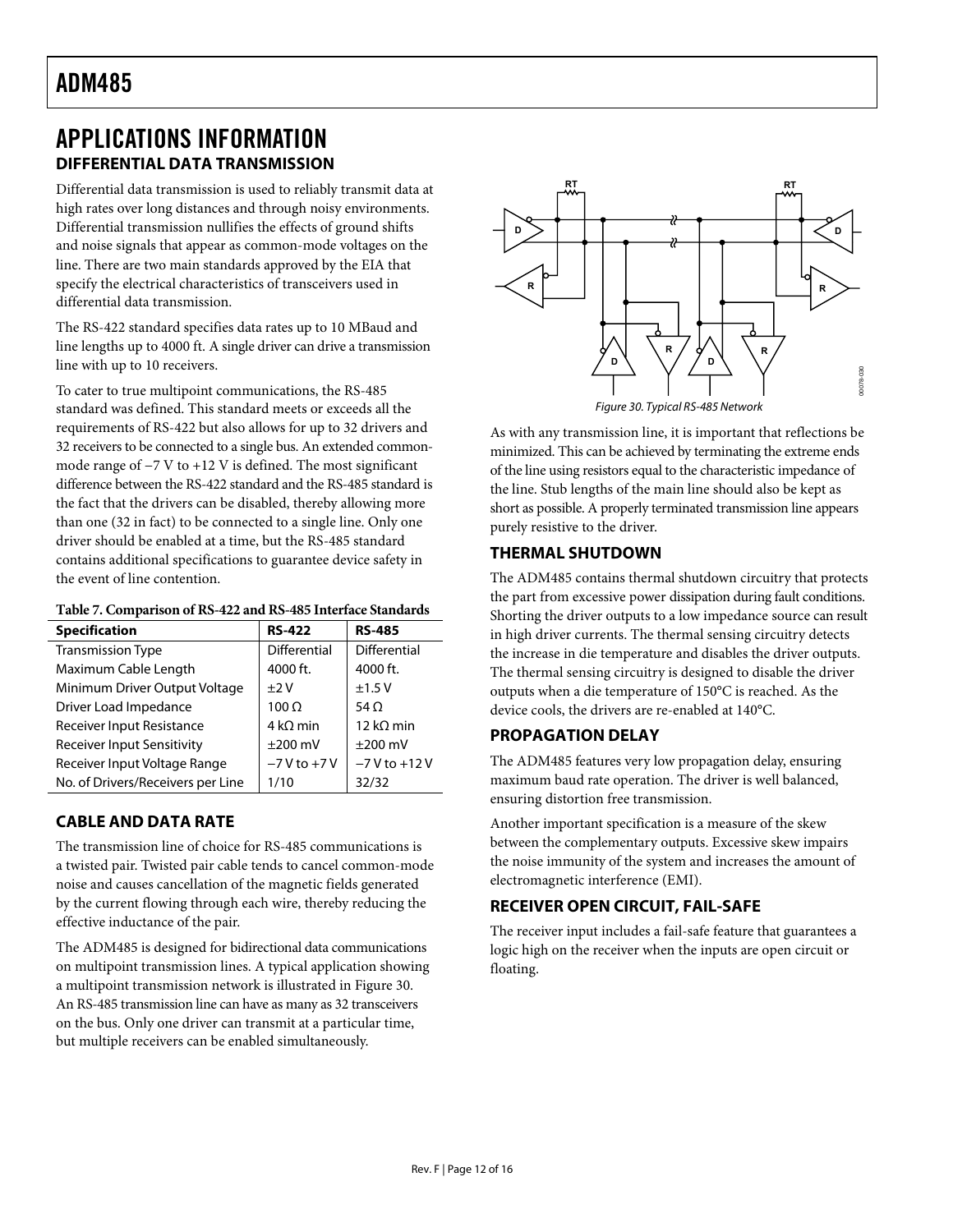### <span id="page-12-0"></span>OUTLINE DIMENSIONS



**012407-A**

(RM-8) Dimensions shown in millimeters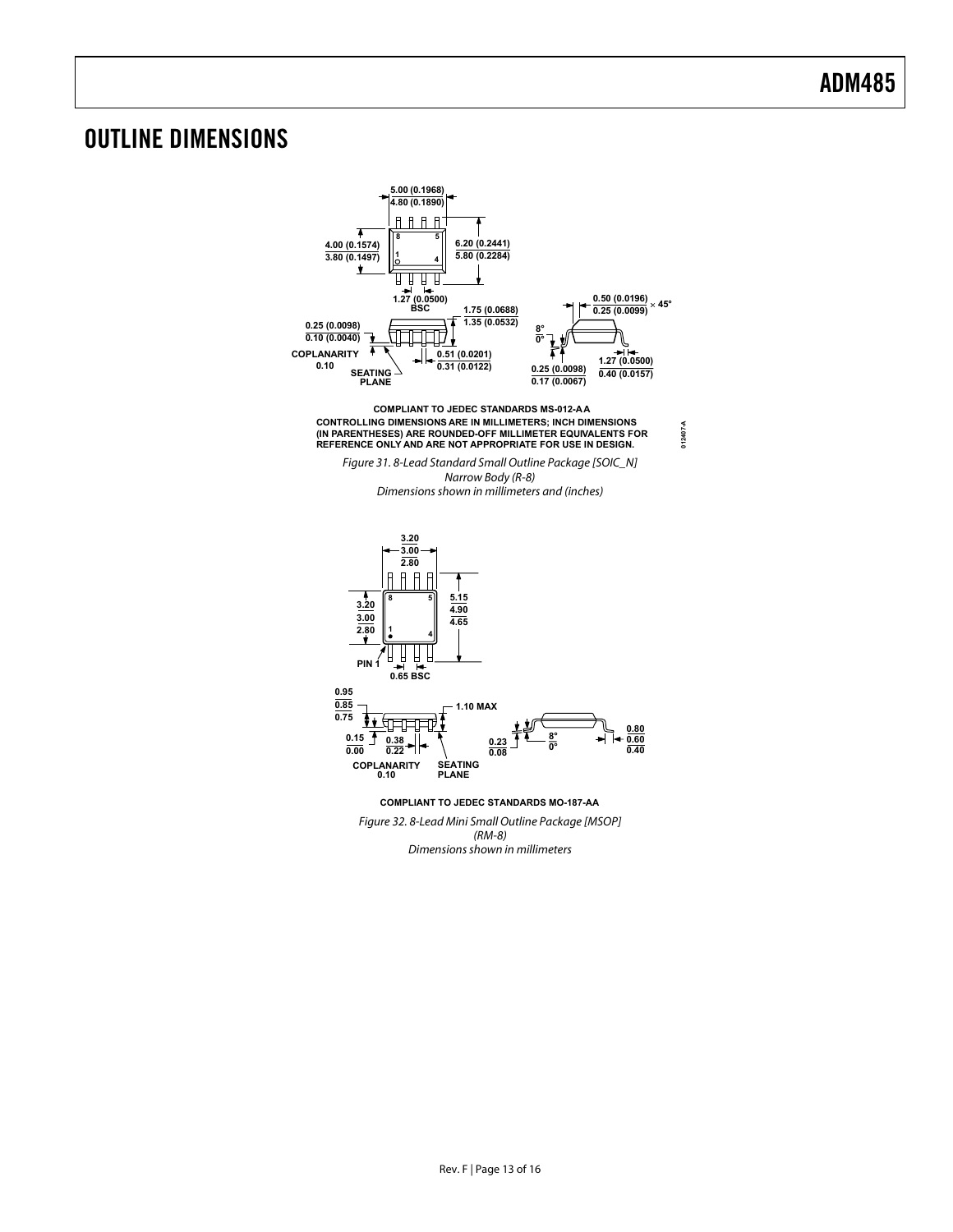<span id="page-13-0"></span>

CONTROLLING DIMENSIONS ARE IN INCHES; MILLIMETER DIMENSIONS<br>(IN PARENTHESES) ARE ROUNDED-OFF INCH EQUIVALENTS FOR<br>REFERENCE ONLY AND ARE NOT APPROPRIATE FOR USE IN DESIGN.<br>CORNER LEADS MAY BE CONFIGURED AS WHOLE OR HALF LE

Figure 33. 8-Lead Plastic Dual In-Line Package [PDIP] Narrow Body (N-8) Dimensions shown in inches and (millimeters)

**070606-A**

#### **ORDERING GUIDE**

<span id="page-13-1"></span>

| Model                        | <b>Temperature Range</b>           | <b>Package Description</b> | <b>Package Option</b> | <b>Branding</b> |
|------------------------------|------------------------------------|----------------------------|-----------------------|-----------------|
| ADM485AN                     | $-40^{\circ}$ C to $+85^{\circ}$ C | 8-Lead PDIP                | $N-8$                 |                 |
| ADM485ANZ <sup>1</sup>       | $-40^{\circ}$ C to $+85^{\circ}$ C | 8-Lead PDIP                | $N-8$                 |                 |
| ADM485AR                     | $-40^{\circ}$ C to $+85^{\circ}$ C | 8-Lead SOIC_N              | $R-8$                 |                 |
| ADM485AR-REEL                | $-40^{\circ}$ C to $+85^{\circ}$ C | 8-Lead SOIC N              | $R-8$                 |                 |
| ADM485ARZ <sup>1</sup>       | $-40^{\circ}$ C to $+85^{\circ}$ C | 8-Lead SOIC N              | $R-8$                 |                 |
| ADM485ARZ-REEL <sup>1</sup>  | $-40^{\circ}$ C to $+85^{\circ}$ C | 8-Lead SOIC N              | $R-8$                 |                 |
| ADM485ARM                    | $-40^{\circ}$ C to $+85^{\circ}$ C | 8-Lead MSOP                | RM-8                  | M41             |
| ADM485ARM-REEL               | $-40^{\circ}$ C to $+85^{\circ}$ C | 8-Lead MSOP                | RM-8                  | M41             |
| ADM485ARM-REEL7              | $-40^{\circ}$ C to $+85^{\circ}$ C | 8-Lead MSOP                | <b>RM-8</b>           | M41             |
| ADM485ARMZ <sup>1</sup>      | $-40^{\circ}$ C to $+85^{\circ}$ C | 8-Lead MSOP                | <b>RM-8</b>           | M41#            |
| ADM485ARMZ-REEL <sup>1</sup> | $-40^{\circ}$ C to $+85^{\circ}$ C | 8-Lead MSOP                | <b>RM-8</b>           | M41#            |
| ADM485ARMZ-REEL71            | $-40^{\circ}$ C to $+85^{\circ}$ C | 8-Lead MSOP                | RM-8                  | M41#            |
| ADM485JN                     | $0^{\circ}$ C to 70 $^{\circ}$ C   | 8-Lead PDIP                | $N-8$                 |                 |
| ADM485JNZ <sup>1</sup>       | $0^{\circ}$ C to 70 $^{\circ}$ C   | 8-Lead PDIP                | $N-8$                 |                 |
| ADM485JR                     | $0^{\circ}$ C to 70 $^{\circ}$ C   | 8-Lead SOIC_N              | $R-8$                 |                 |
| ADM485JR-REEL                | $0^{\circ}$ C to 70 $^{\circ}$ C   | 8-Lead SOIC N              | $R-8$                 |                 |
| ADM485JR-REEL7               | $0^{\circ}$ C to 70 $^{\circ}$ C   | 8-Lead SOIC N              | $R-8$                 |                 |
| ADM485JRZ <sup>1</sup>       | $0^{\circ}$ C to 70 $^{\circ}$ C   | 8-Lead SOIC N              | $R-8$                 |                 |
| ADM485JRZ-REEL <sup>1</sup>  | $0^{\circ}$ C to 70 $^{\circ}$ C   | 8-Lead SOIC_N              | $R-8$                 |                 |
| ADM485JRZ-REEL71             | $0^{\circ}$ C to 70 $^{\circ}$ C   | 8-Lead SOIC N              | $R-8$                 |                 |

<sup>1</sup> Z = RoHS Compliant Part, # denotes RoHS compliant product may be top or bottom marked.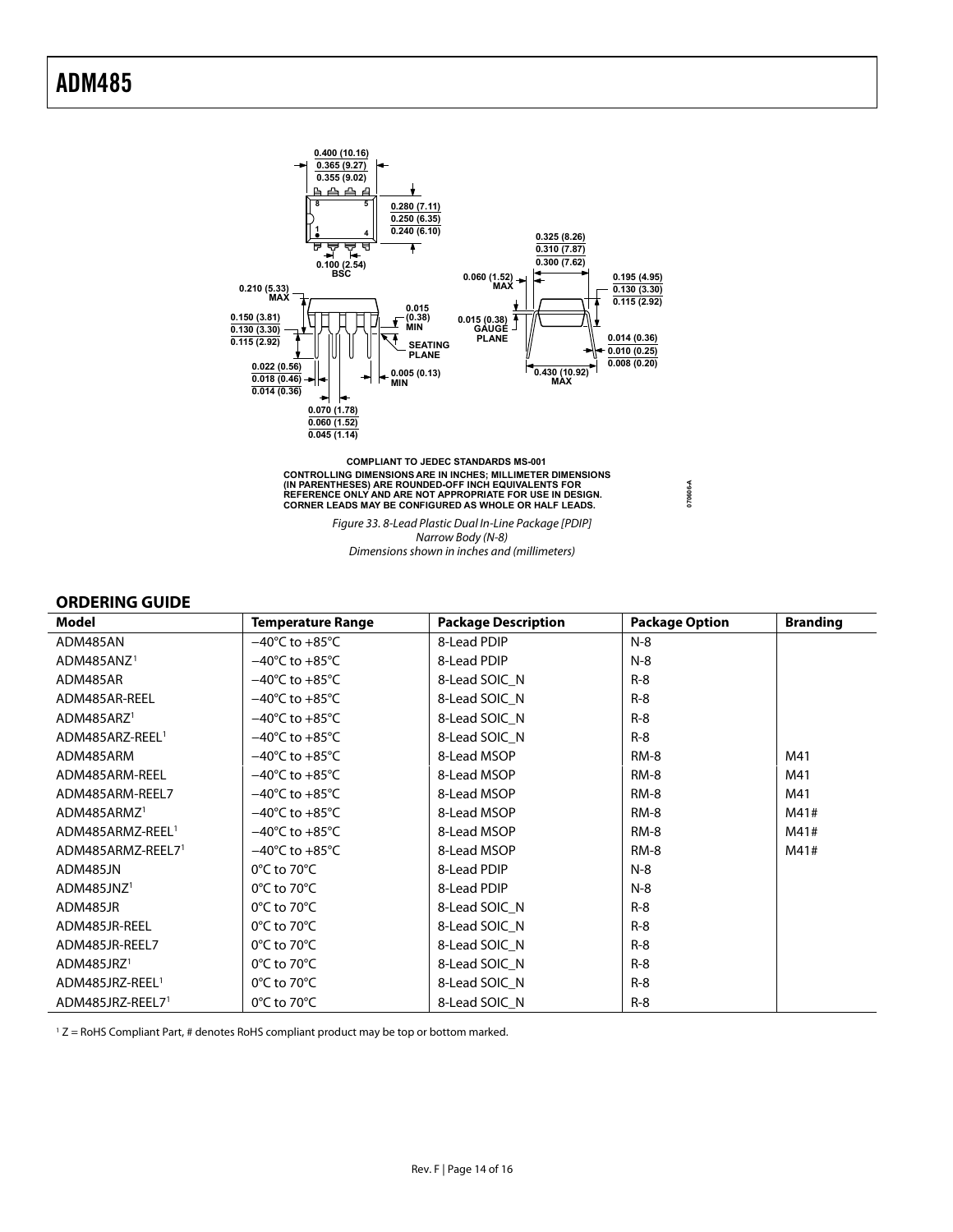## **NOTES**